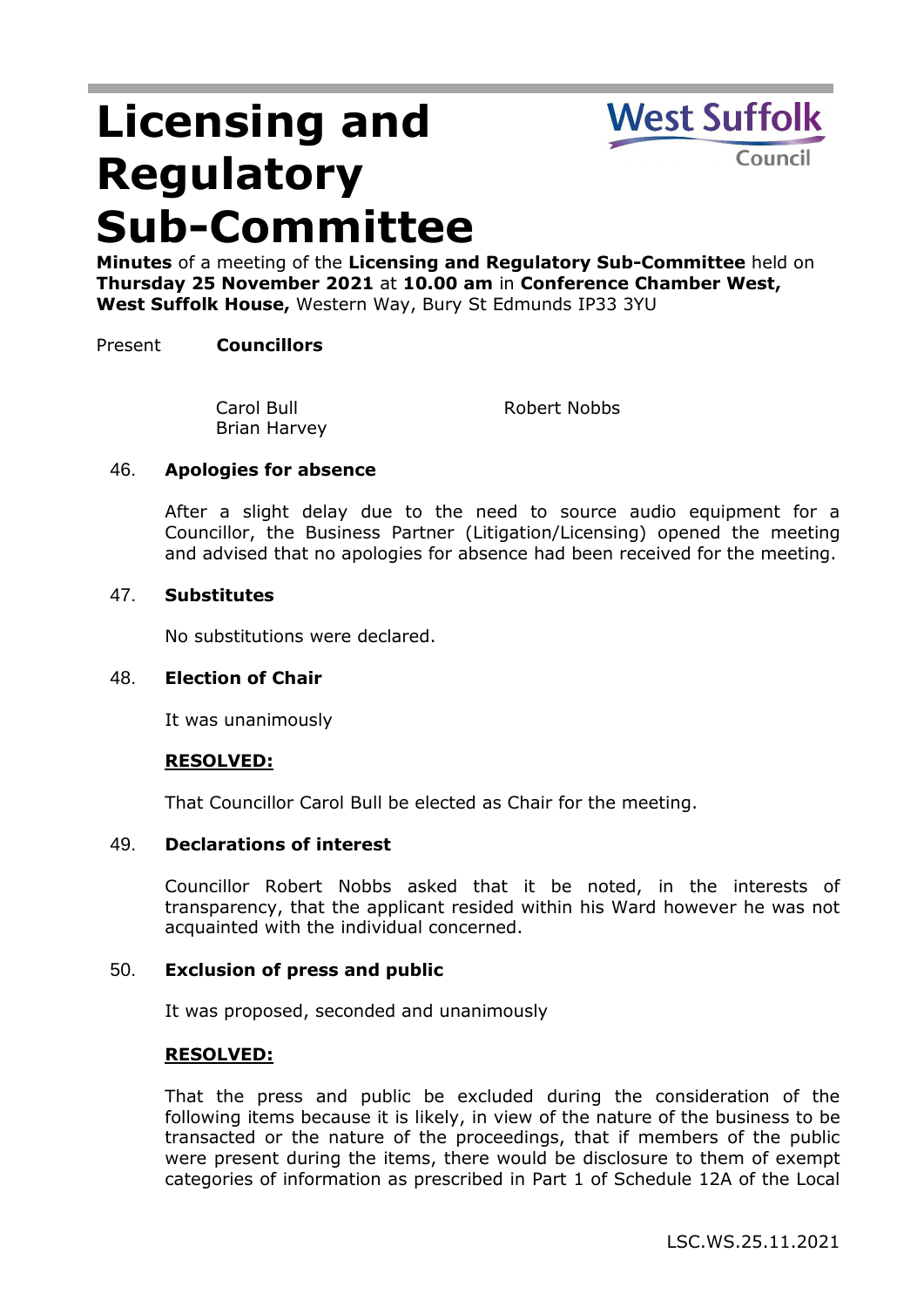Government Act 1972, and indicated against the items and, in all circumstances of the case, the public interest in maintaining the exemption outweighs the public interest in disclosing the information.

# 51. **Application for a Combined Private Hire/Hackney Carriage Driver's Licence (Exempt: Paragraphs 1 & 2) (Report No: LSC/WS/21/004)**

*(Prior to commencing this item the Business Partner (Litigation/Licensing) sought consent from the applicant to allow the Licensing Officers present to remain in the meeting in order to observe proceedings for training purposes.)*

The Business Partner (Litigation/Licensing) welcomed all present to the Hearing, reported that no declarations of interest had been received and introductions to all parties were made.

He also drew attention to the procedure for the conduct of the Hearing as attached to the agenda.

The Licensing Officer presented the report which explained that Members were requested to determine an application for a combined Hackney Carriage/Private Hire Driver's Licence under the provisions of Section 61 of the Local Government (Miscellaneous Provisions) Act 1976.

Members needed to be satisfied that that the applicant was a fit and proper person to hold a licence issued by the Council.

The Officer drew attention to the documentation submitted at Appendices  $1 -$ 5 of Report No LSC/WS/21/004.

The applicant attended the meeting to present their case and answer Members' questions.

Following which the applicant and all Licensing Officers retired to another room to allow the Sub-Committee to give further consideration to the matter.

Following all parties' return to the meeting room the Business Partner (Litigation/Licensing) advised on the Sub-Committee's decision.

It was

## **RESOLVED:**

That, having taken into account all representations received both in writing and orally, considered alongside the Licensing Authority's duty to protect the public, Members accepted that the applicant's incident in 2017 was an isolated matter.

And, after careful consideration, the Sub-Committee decided that they could depart from the policy requirement concerned as they were satisfied that reoffending was unlikely and, based on the information before them, the applicant was a fit and proper person to be granted a licence.

## Accordingly, **THE HACKNEY CARRIAGE/PRIVATE HIRE LICENCE APPLICATION WAS GRANTED.**